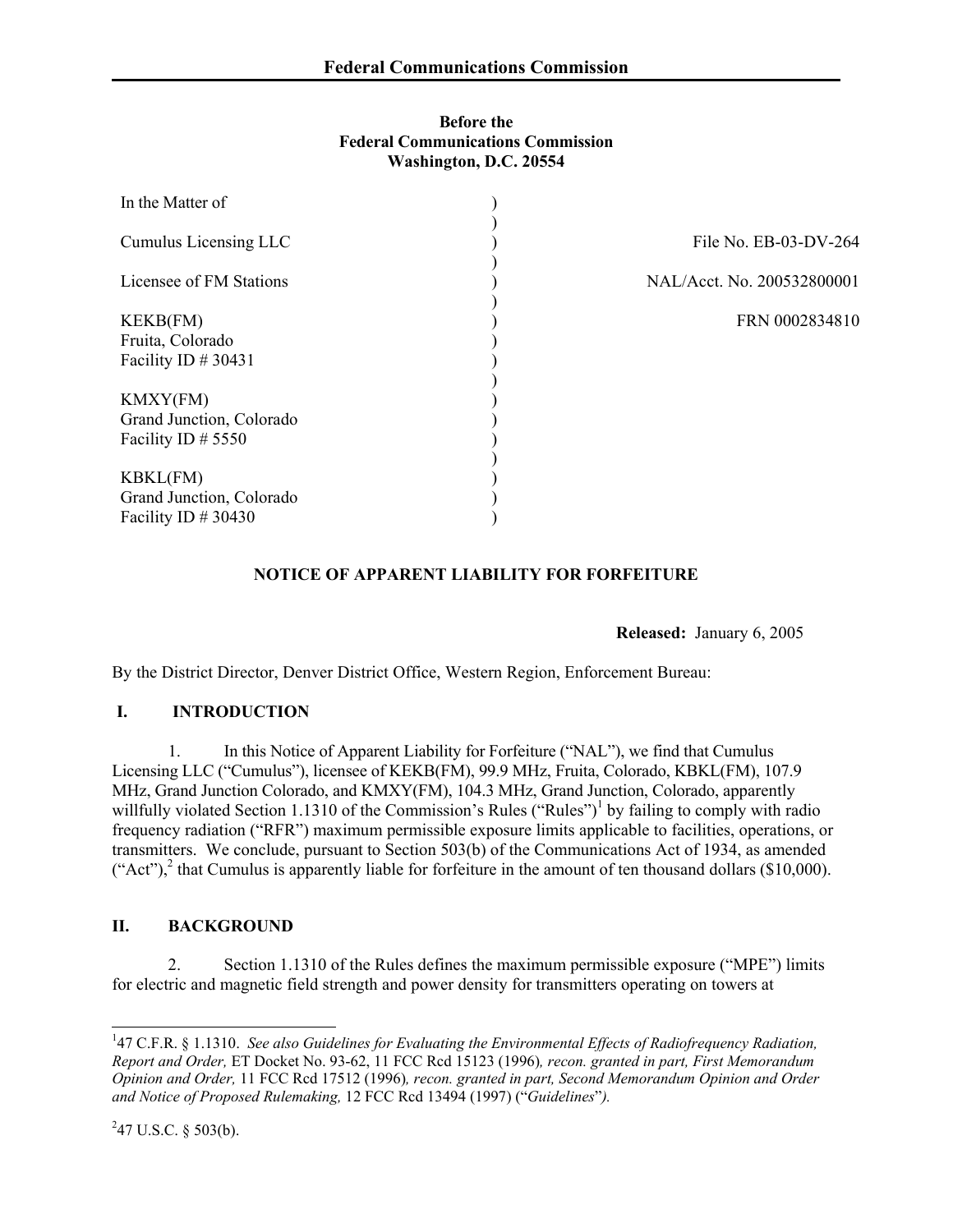frequencies from 300 kHz to 100 GHz.<sup>3</sup> These MPE limits include limits for "occupational/controlled" exposure and limits for "general population/uncontrolled" exposure. The occupational exposure limits apply in situations in which persons are exposed as a consequence of their employment provided those persons are fully aware of the potential for exposure and can exercise control over their exposure.<sup>4</sup> The limits of occupational exposure also apply in situations where an individual is transient through a location where the occupational limits apply, provided that he or she is made aware of the potential for exposure. The more stringent general population or public exposure limits apply in situations in which the general public may be exposed, or in which persons that are exposed as a consequence of their employment may not be fully aware of the potential for exposure or cannot exercise control over their exposure.<sup>5</sup>

3. On August 26, 2003, the Commission received a complaint from a tower climber concerning an RFR exposure incident that allegedly occurred on June 5, 2003, while the tower climber performed maintenance on a Cumulus owned tower, located near Grand Junction, Colorado. The tower climber alleged that while he was working on the tower, Cumulus re-energized its antenna back to full power without notification to the climber. On September 2, 2003, and July 8, 2004, the tower climber was interviewed by an agent from the Commission's Denver Field Office.

4. Cumulus is the registered tower owner for Antenna Structure Registration Number ("ASRN") 1022763, upon which the antennas for KBKL(FM), KMXY(FM) and KEKB(FM) are mounted.<sup>6</sup> The KBKL(FM) and KMXY(FM) facilities are diplexed (combined) into one eight bay antenna mounted at a radiation center height of 73 meters above ground level (AGL) with 100 kw ERP each.<sup>7</sup> Further up the tower at 98 meters (AGL) is the KEKB(FM) six bay antenna with 79 kw ERP.<sup>8</sup> The tower climber was on the Cumulus tower on June 5, 2003, to attempt to repair a transmission line leak. The tower climber was wearing a suit and a hood specifically designed for protection in RFR environments. After an initial climb of approximately 200 feet up the tower, the tower climber stated that his personal RFR meter indicated that the RFR was twenty-five times the occupational MPE limit.<sup>9</sup> The tower climber stated that he then descended the tower and radioed to the Cumulus engineer that the RFR level was too high for him to proceed. According to the tower climber, the Cumulus engineer agreed to

4 47 C.F.R. § 1.1310, Note 1 to Table 1.

5 47 C.F.R. § 1.1310, Note 2 to Table 1.

8 Supplement at Exhibit 1.

 $\overline{\phantom{a}}$ 

<sup>9</sup>200 feet is equivalent to 60.96 meters.

<sup>&</sup>lt;sup>3</sup>See 47 C.F.R. § 1.1310, Table 1. The MPE limits are generally based on recommended exposure guidelines published by the National Council on Radiation Protection and Measurements ("NCRP") in "Biological Effects and Exposure Criteria for Radiofrequency Electromagnetic Fields," NCRP Report No. 86, Sections 17.4.1, 17.4.1.1., 17.4.2, and 17.4.3 (1986). In the frequency range from 100 MHz to 1500 MHz, the MPE limits are also generally based on guidelines contained in the RF safety standard developed by the Institute of Electrical and Electronics Engineers, Inc. ("IEEE") and adopted by the American National Standards Institute ("ANSI") in Section 4.1 of "IEEE Standard for Safety Levels with Respect to Human Exposure to Radio Frequency Electromagnetic Fields, 3 kHz to 300 GHz," ANSI/IEEE C95.1-1992 (1992). Power density is equal to the square of the electric field strength divided by the characteristic impedance of free space (377 ohms). Similarly, power density is equal to the square of the magnetic field strength times the characteristic impedance of free space. The power density is expressed in milliwatts per square centimeter. *Guidelines, Second Memorandum Opinion and Order and Notice of Proposed Rulemaking,* 12 FCC Rcd at n.74.

<sup>&</sup>lt;sup>6</sup> According to the Commission's records, ASRN 1022763 is located at 39° 3′ 56″ north latitude and 108° 44′ 54″ west longitude near Fruita, Colorado, with a height above ground level of 106 meters.

<sup>&</sup>lt;sup>7</sup>April 8, 2004 letter from Mark N. Lipp, Vinson & Elkins to Nikki P. Shears, Federal Communications Commission ("Supplement") at Exhibit 1.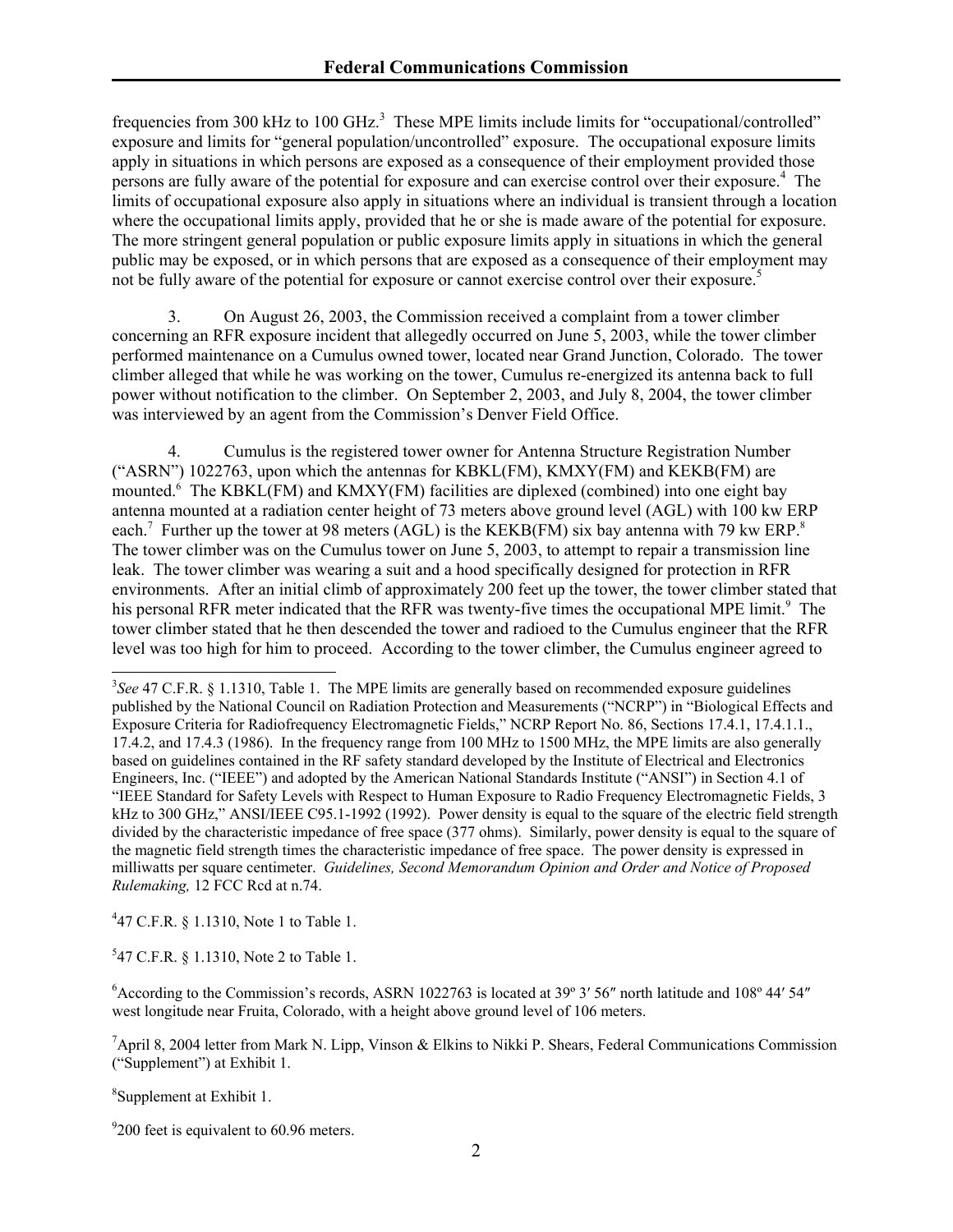turn off the transmitter on the tower. The tower climber proceeded back up the tower. At that time his personal RFR monitor was indicating only a minimal RFR reading which signaled to the tower climber that the station had been taken off the air. The tower climber stated that he then turned off his personal RFR monitor because the Cumulus engineer had told him that the station would be kept off the air until he finished his work. The tower climber also removed the protective suit hood and proceeded with the maintenance work.

5. Within forty minutes of resuming his work, the tower climber stated that he felt a burning sensation on his lower legs. About three to four minutes later, the tower climber stated that he saw smoke coming from the bottom of his suit. According to information received from the manufacturer of the suit worn by the tower climber, the suit is rated for use up to fifteen to twenty times the occupational RFR MPE limit.<sup>10</sup> The tower climber stated that he attempted to contact the Cumulus engineer but was unsuccessful. The tower climber then began to climb approximately forty feet down the tower, to what he thought was a safe place on the tower, indicating that it took him about one to two minutes to make that climb.

6. On February 4, 2004, the Denver Field Office sent a Letter of Inquiry to Cumulus asking for more information concerning the events of June 5, 2003.<sup>11</sup> Cumulus responded to the LOI on March 5, 2004,12 and supplemented its Response on April 8, 2004.13 In its Response, Cumulus stated that when the tower climber arrived to fix the transmission line leak, the Cumulus engineers were told that the tower climber was in a hurry.<sup>14</sup> One engineer initially attempted to reduce power for each of the three Cumulus stations on the tower (KEKB(FM), KBKL(FM) and KMXY(FM)) "as much as possible."<sup>15</sup> The engineer stated that he reduced the stations' power to ten to twelve percent of full power and the tower climber began his climb. When the tower climber notified the engineer that his personal RFR meter was registering levels in excess of safety standards, the engineer powered down the transmitters.<sup>16</sup>

7. Once the transmitters were turned off, the tower climber began his climb again. According to the Cumulus engineer, at one point the tower climber yelled down from the tower that there was a problem with the radiation. The engineer "immediately ran back to the transmitter building and discovered that the KBKL and KMXY transmitters were on."<sup>17</sup> The engineer indicated that the main

<sup>14</sup>Response at Exhibit 4, Exhibit 5.

<sup>16</sup>Response at Exhibit 5.

 $\overline{\phantom{a}}$ 

<sup>&</sup>lt;sup>10</sup>The suit was made by Euclid Garment Manufacturing Company, http://euclidgarment.com/KWBrochure.pdf. When the hood is removed in RFR environments where transmitters operate in frequency ranges below 500 MHz, the suit is rated for use in up to fifteen times the occupational RFR MPE limit.

<sup>&</sup>lt;sup>11</sup>February 4, 2004 Letter of Inquiry from Nikki P. Shears, District Director, Denver Field Office to Cumulus Licensing Corporation ("LOI").

<sup>&</sup>lt;sup>12</sup>March 5, 2004 letter from Mark N. Lipp, Vinson & Elkins to Nikki P. Shears, Federal Communications Commission ("Response").

<sup>&</sup>lt;sup>13</sup>April 8, 2004 letter from Mark N. Lipp, Vinson & Elkins to Nikki P. Shears, Federal Communications Commission ("Supplement").

<sup>&</sup>lt;sup>15</sup>Response at Exhibit 5. According to Cumulus, KEKB(FM), KBKL(FM) and KMXY(FM) are the only stations on the KEKB tower. Response at 3.

<sup>&</sup>lt;sup>17</sup>Response at Exhibit 5.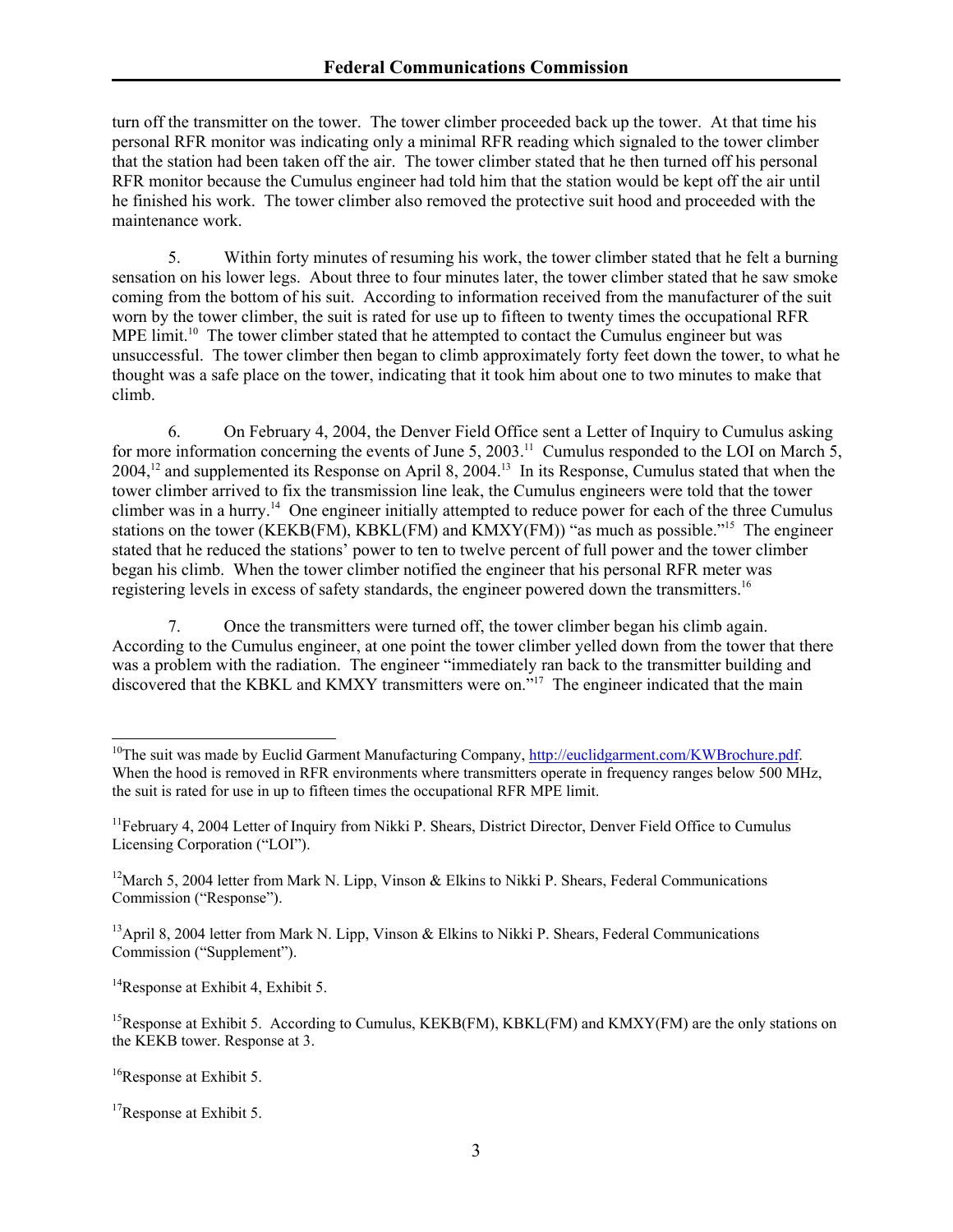breaker for the transmitters was on and he turned it off.<sup>18</sup> The engineer acknowledged that due to, among other things "the sense of urgency on the part of the tower crew, [he] failed to explicitly follow the procedures and [ ] did not notify the appropriate persons who had access to the transmitters on the KEKB tower." $^{19}$ 

8. Cumulus further stated in response to the LOI that the events surrounding the incident on June 5, 2003, were isolated, that Cumulus takes RFR safety seriously and that it is taking the necessary steps to prevent any similar incident from ever happening again.<sup>20</sup>

# **III. DISCUSSION**

9. Section 503(b) of the Act provides that any person who willfully or repeatedly fails to comply substantially with the terms and conditions of any license, or willfully or repeatedly fails to comply with any of the provisions of the Act or of any rule, regulation or order issued by the Commission thereunder, shall be liable for a forfeiture penalty. The term "willful" as used in Section 503(b) has been interpreted to mean simply that the acts or omissions are committed knowingly.<sup>21</sup>

10. Section 1.1310 of the Rules requires licensees to comply with RFR exposure limits.<sup>22</sup> Table 1 in Section 1.1310 of the Rules provides that the occupational RFR maximum permissible exposure limit for a station operating in the frequency range of 30 MHz to 300 MHz is 1.0 mW/cm<sup>2</sup>. On June 5, 2003, a tower climber engaged by Cumulus to perform maintenance work on the KEKB tower was apparently exposed to levels of RFR that far exceed the MPE limits for occupational exposure. The tower climber has stated that he was working on the KEKB tower, at a height of approximately 200 feet, which apparently placed him in close proximity to the diplexed KBKL(FM)/KMXY(FM) antenna. Cumulus engineers acknowledge that despite the decision to turn off all three of the transmitters on the tower, once the climber ascended the tower and began work, a Cumulus engineer discovered that the KBKL and KMXY transmitters were on.<sup>23</sup> The engineer acknowledged that due to, among other things, "the sense of urgency on the part of the tower crew, [he] failed to explicitly follow the procedures and [ ] did not notify the appropriate persons who had access to the transmitters on the KEKB tower."<sup>24</sup>

 $^{20}$ Response at 2 and 4; Supplement at 1. Cumulus also submitted an RFR and Environmental Assessment Study for ground level RFR exposure as Exhibit 1 to the Supplement.

<sup>21</sup>Section 312(f)(1) of the Act, 47 U.S.C. § 312(f)(1), which applies to violations for which forfeitures are assessed under Section 503(b) of the Act, provides that "[t]he term 'willful', … means the conscious and deliberate commission or omission of such act, irrespective of any intent to violate any provision of this Act or any rule or regulation of the Commission authorized by this Act…." *See Southern California Broadcasting Co.*, 6 FCC Rcd 4387 (1991).

 $^{22}$ 47 C.F.R. § 1.1310.

 $^{23}$ Response at Exhibit 5.

 $^{24}$ Response at Exhibit 5.

 $\overline{a}$  $18$ Response at Exhibit 4, Exhibit 5.

<sup>&</sup>lt;sup>19</sup>Response at Exhibit 5. The Program Director at KBKL stated that on the morning of June 5, 2003 he received calls from listeners complaining that about the low quality of the KBKL(FM) signal. The Program Director called the transmitter site and queried the system which indicated that the main transmitters were not at full power for KBKL(FM), KMXY(FM) and, he believed, KEKB(FM). He then "reset the KBKL transmitter and it began to power up, but when [he] rechecked it after a few minutes it was off." He stated that he was unable to reset the KMXY(FM) transmitter. He attempted to contact the chief engineer who did not answer his phone. After a few more minutes, the Program Director called the transmitter site again, queried the system, found that "[a]ccording to the system, all of the stations were operating at normal power." Response at Exhibit 6.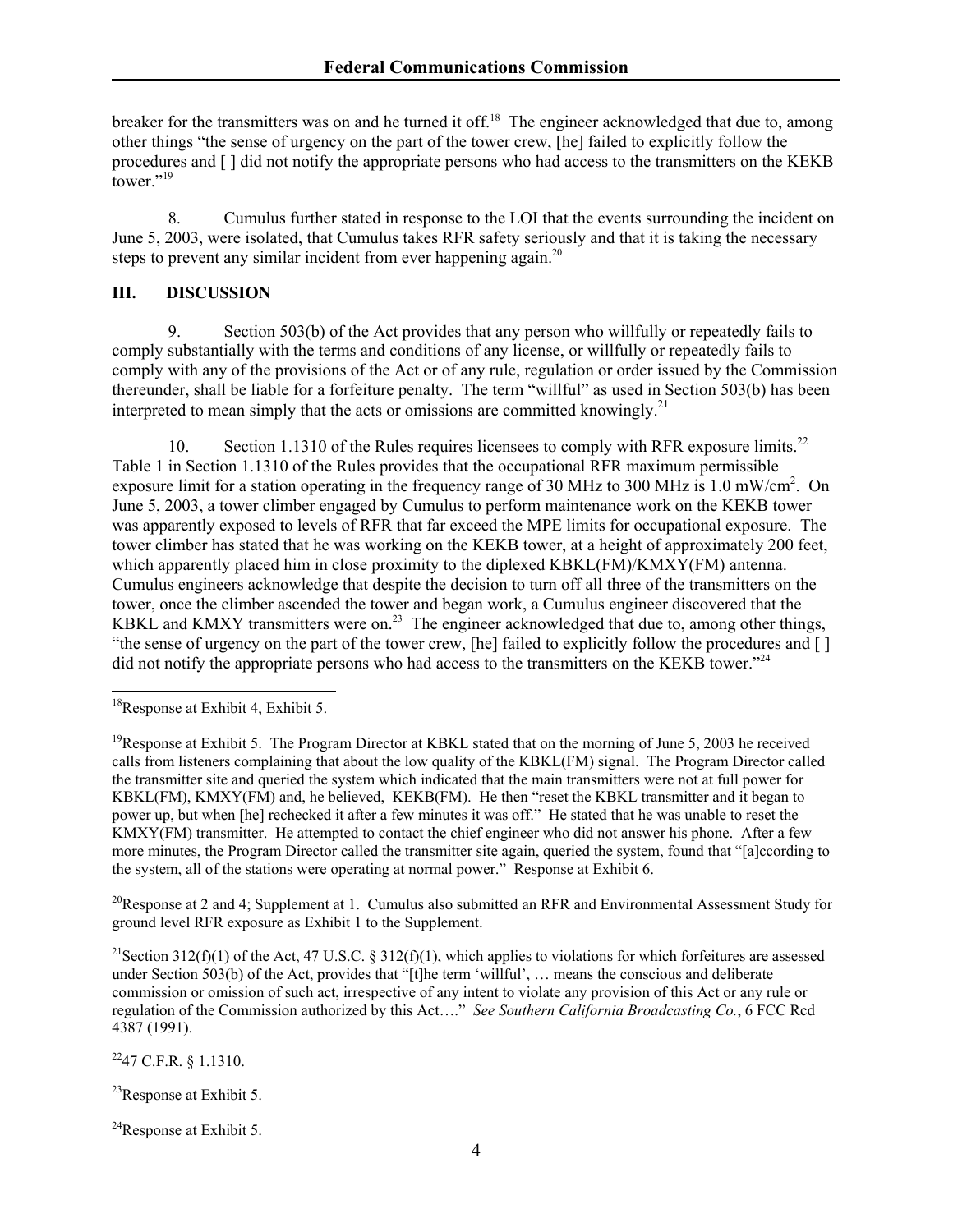According to the tower climber, he had been on the tower for approximately forty minutes when he felt a burning sensation on his lower legs. A few minutes later, the tower climber stated that he saw smoke coming from the bottom of his suit. The tower climber immediately began to climb approximately forty feet down the tower.

11. Agents from the Denver Field Office, in consultation with the Commission's Office of Engineering and Technology ("OET"), performed calculations to determine what level of RFR the tower climber may have been exposed to on June 5, 2003. The occupational RFR MPE limit for facilities, operations or transmitters, such as FM transmitters, in the 30 to 300 MHz range is 1.0 mW/cm<sup>2</sup>.<sup>25</sup> Assuming, as the Cumulus engineer states, that both KBKL(FM) and KMXY(FM) came back on at the same time, the tower climber could have been exposed to levels of RFR of 184 mW/cm<sup>2</sup> which is 18,400% of the occupational RFR MPE limit.<sup>26</sup> If only one of the stations had come back on, the tower climber could have been exposed to levels of 92 mW/cm<sup>2</sup> which is 9,200% of the occupational RFR MPE limit.<sup>27</sup> Even taking into account the fifteen-fold safety factor of the tower climber's protective suit, the tower climber still could have been exposed to RFR above the occupational MPE limits. Considering Cumulus' acknowledgement that it failed to keep its transmitters from coming back on while the tower climber was on the tower, and taking into account the calculated RFR levels given off by the KBKL(FM)/ KMXY(FM) diplexed antenna, it appears that Cumulus exposed the tower climber to levels of RFR greatly exceeding the occupational MPE limits.

12. Cumulus, by its employees, was responsible for and appropriately powered down the transmitters on the Cumulus tower when the tower climber stated that his personal RFR meter was reading RFR limits above the occupational MPE limit, which indicates Cumulus was aware of the potential of RFR exposure to the tower climber. Cumulus, by its employees, was also responsible for powering on one or more of the transmitters on the tower while the climber was performing maintenance on the tower. The powering on of one or more of the transmitters without warning to the tower climber while the tower climber was in the proximity of the antennas resulted in Cumulus apparently exposing the tower climber to levels of RFR exceeding the occupational/controlled MPE limit. Based on the evidence before us, we find that the Cumulus apparently willfully violated Section 1.1310 of the Rules on June 5, 2003, by exposing the tower climber to levels of RFR exceeding the occupational/controlled MPE limit permitted by the Commission.

13. *The Commission's Forfeiture Policy Statement and Amendment of Section 1.80(b) of the Rules to Incorporate the Forfeiture Guidelines* ("*Forfeiture Policy Statement"*) 28 does not specify a base forfeiture for violation of the RFR maximum permissible exposure limits in Section 1.1310.<sup>29</sup> However,

<sup>25</sup>Table 1 of Section 1.1310 specifies the applicable MPE limits in terms of power density (mW/cm<sup>2</sup>) for FM transmitters.

 $\overline{\phantom{a}}$ 

<sup>26</sup>This calculated RFR level assumes operation by the diplexed stations KBKL(FM) and KMXY(FM) at 100% power. Each station is licensed to broadcast at 100 kW effective radiated power. There is no indication in the Cumulus Response or Supplement that the stations came back on the air at anything less than their full licensed power.

<sup>27</sup>This calculated RFR level assumes operation by either KBKL(FM) or KMXY(FM) at 100% power only.

<sup>28</sup>*Forfeiture Policy Statement and Amendment of Section 1.80(b) of the Rules to Incorporate the Forfeiture Guidelines,* 12 FCC Rcd 17087 (1997), *recon denied*, 15 FCC Rcd 303 (1999).

<sup>29</sup>The fact that the *Forfeiture Policy Statement* does not specify a base amount does not indicate that no forfeiture should be imposed. The *Forfeiture Policy Statement* states that "... any omission of a specific rule violation from the ... [forfeiture guidelines] ... should not signal that the Commission considers any unlisted violation as nonexistent or unimportant. *Forfeiture Policy Statement*, 12 FCC Rcd at 17099. The Commission retains the discretion, moreover,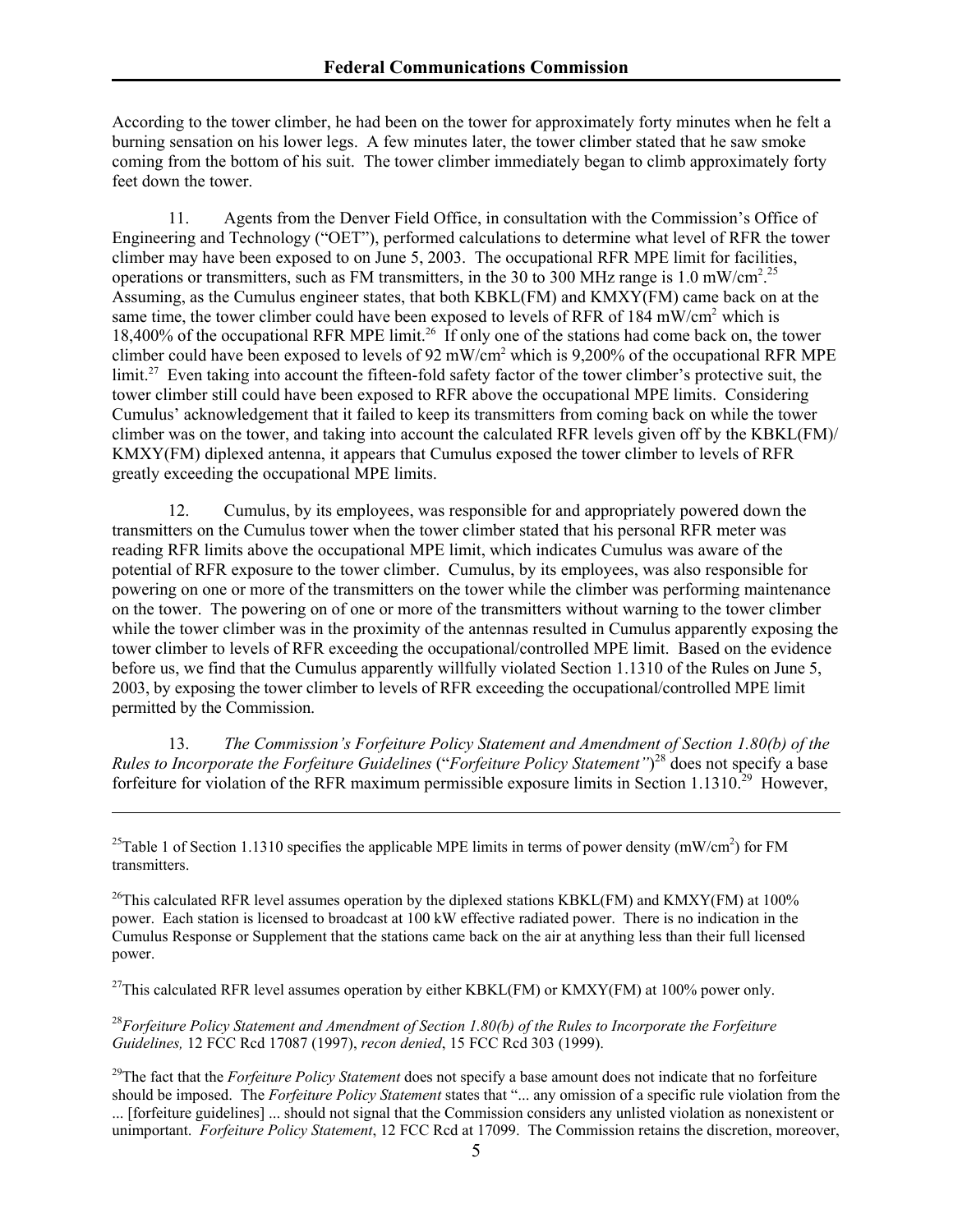we previously determined that an appropriate base forfeiture amount for violation of the RFR MPE limits is  $$10,000$ , noting the public safety nature of the rules.<sup>30</sup> We propose the \$10,000 base forfeiture amount for Cumulus, licensee of KEKB(FM), KBKL(FM) and KMXY(FM), for producing power density levels in excess of the occupational levels stated in section 1.1310 of the Rules and for failing to take measures to adequately prevent a worker from accessing areas that exceeded the RFR exposure limits.

14. In assessing the proposed monetary forfeiture amount, we must also take into account the statutory factors set forth in Section 503(b)(2)(D) of the Act, which include the nature, circumstances, extent, and gravity of the violation, and with respect to the violator, the degree of culpability, any history of prior offenses, ability to pay, and other such matters as justice may require.<sup>31</sup> We believe that the seriousness of the safety violation warrants the proposed forfeiture amount of \$10,000. Accordingly, applying the *Forfeiture Policy Statement*, Section 1.80, and statutory factors to the instant case, we conclude that Cumulus is apparently liable for a \$10,000 forfeiture.

# **IV. ORDERING CLAUSES**

15. Accordingly, IT IS ORDERED that, pursuant to Section 503(b) of the Communications Act of 1934, as amended, and Sections 0.111, 0.311, and 1.80 of the Commission's Rules, Cumulus Licensing, LLC, licensee of KEKB(FM), KBKL(FM) and KMXY(FM), is hereby NOTIFIED of this APPARENT LIABILITY FOR A FORFEITURE in the amount of ten thousand dollars (\$10,000) for violations of Section 1.1310 of the Rules.<sup>32</sup>

16. IT IS FURTHER ORDERED that, pursuant to Section 1.80 of the Commission's Rules, within thirty days of the release date of this Notice of Apparent Liability for Forfeiture, Cumulus Licensing LLC SHALL PAY the full amount of the proposed forfeiture or SHALL FILE a written statement seeking reduction or cancellation of the proposed forfeiture.

17. Payment of the forfeiture must be made by check or similar instrument, payable to the order of the Federal Communications Commission. The payment must include the NAL/Acct. No. and FRN No. referenced above. Payment by check or money order may be mailed to Forfeiture Collection Section, Finance Branch, Federal Communications Commission, P.O. Box 73482, Chicago, Illinois 60673-7482. Payment by overnight mail may be sent to Bank One/LB 73482, 525 West Monroe, 8th Floor Mailroom, Chicago, IL 60661. Payment by wire transfer may be made to ABA Number 071000013, receiving bank Bank One, and account number 1165259.

18. The response, if any, must be mailed to Federal Communications Commission, Enforcement Bureau, Western Region, Denver Field Office, 215 S. Wadsworth Blvd., Suite 303, Lakewood, Colorado, 80226, and must include the NAL/Acct. No. referenced in the caption.

19. The Commission will not consider reducing or canceling a forfeiture in response to a claim of inability to pay unless the petitioner submits: (1) federal tax returns for the most recent threeyear period; (2) financial statements prepared according to generally accepted accounting practices ("GAAP"); or (3) some other reliable and objective documentation that accurately reflects the petitioner's current financial status. Any claim of inability to pay must specifically identify the basis for the claim by

to depart from the *Forfeiture Policy Statement* and issue forfeitures on a case-by-case basis, under its general forfeiture authority contained in Section 503 of the Act. *Id.*

<sup>30</sup>*A-O Broadcasting Corporation*, 17 FCC Rcd 24184 (2002).

 $3147$  U.S.C. § 503(b)(2)(D).

 $\overline{\phantom{a}}$ 

3247 C.F.R. §§ 0.111, 0.311 1.80 and 1.1310.